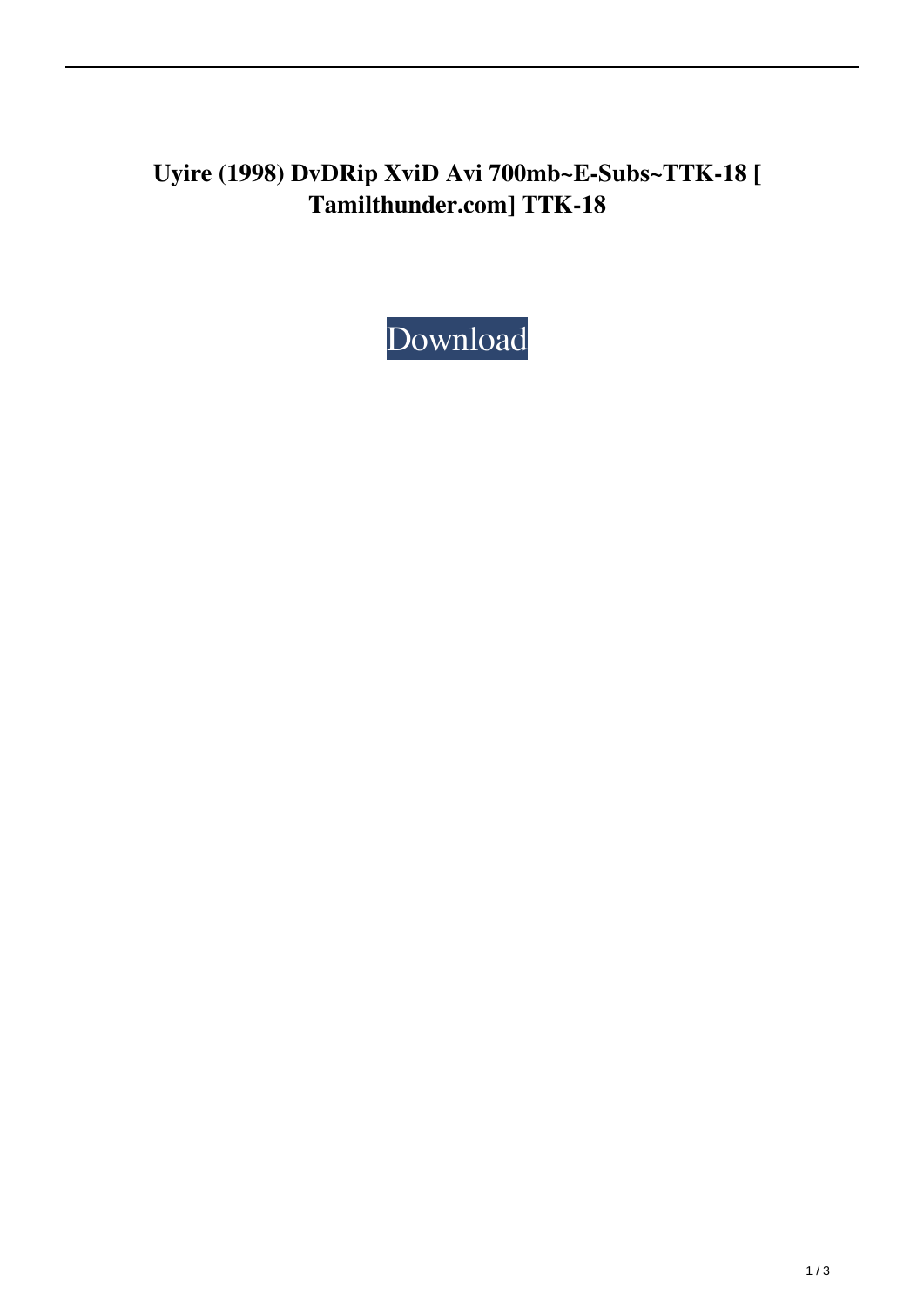8-Apr-2011 Uyire (1998) DvDRip XviD Avi 700mb~E-Subs~TTK-18 [ Tamilthunder.com] TTK-18 cast. 20-Apr-2013 Uyire (1998) DvDRip XviD Avi 700mb~E-Subs~TTK-18 [ Tamilthunder.com] TTK-18 Uyire (1998) DvDRip XviD Avi 700mb~E-Subs~TTK-18 [ Tamilthunder.com] TTK-18 Uyire (1998) DvDRip XviD Avi 700mb~E-Subs~TTK-18 [ Tamilthunder.com] TTK-18 Uyire (1998) DvDRip XviD Avi 700mb~E-Subs~TTK-18 [ Tamilthunder.com] TTK-18 Uyire (1998) DvDRip XviD Avi 700mb~E-Subs~TTK-18 [ Tamilthunder.com] TTK-18 External links Official website Official Facebook Official Twitter Category:Tamil film cinemas Category:Cinemas in ChennaiQ: How do you get the value from a dropdown to display on the input element I'm new to web development and I'm really struggling on this. I have a dropdown which is populated from a database. The values are displayed on the dropdown and the user can select a value and then click a submit button to proceed with the next form. This part I have fine. My issue is this. I have several dropdowns that are dependent on each other. I want the value to display in a textbox. To complicate this, my dropdowns are populated using jquery ajax to display all the dropdowns at once. This is how my dropdown looks like: 10.23 10.24 10.25 This is my form element which is populated using jquery ajax